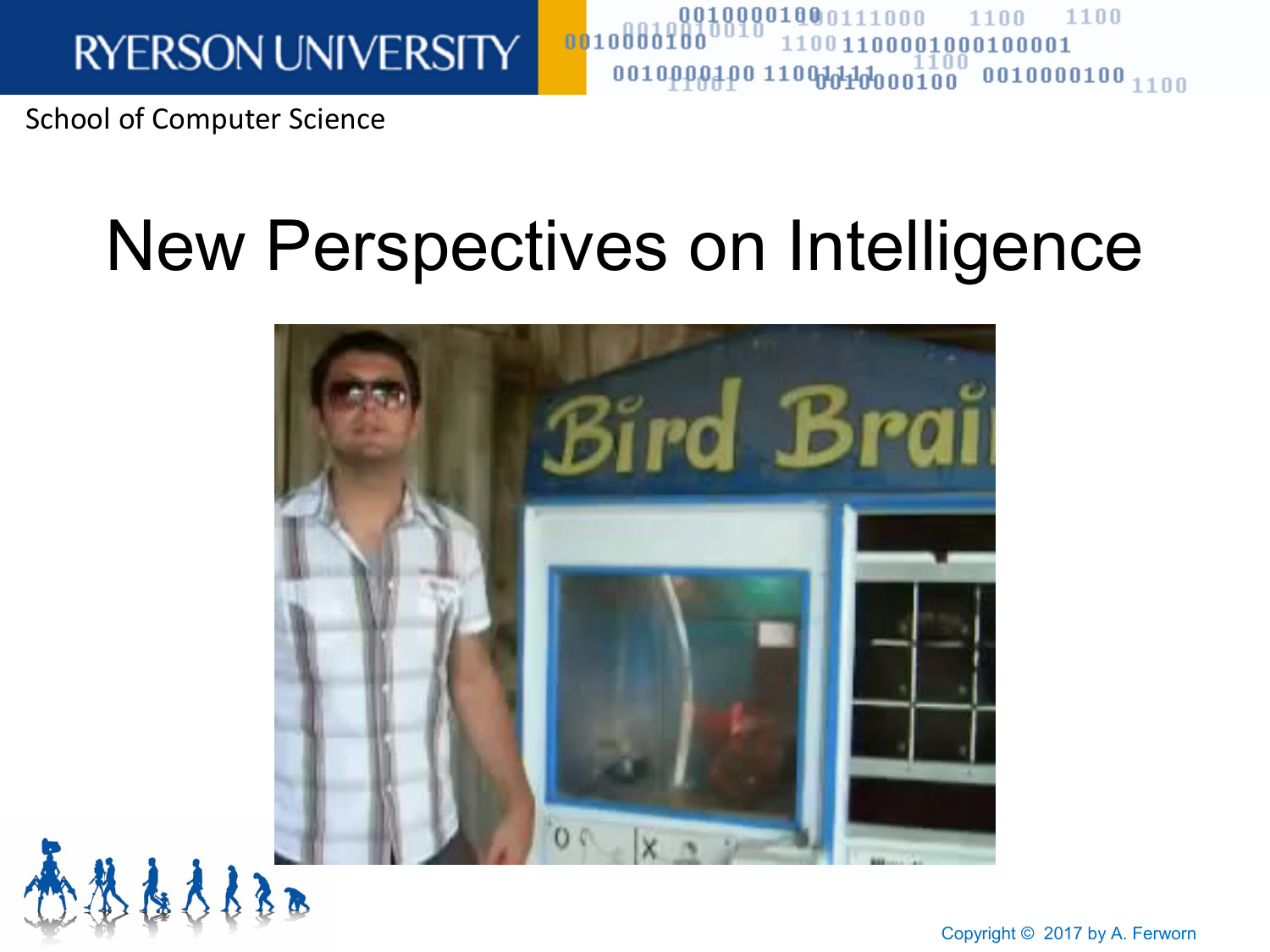School of Computer Science

### Intelligence: The Chinese Room and Turing

 $0010000100$ 

00100001000111000

1100

100001000100001

1100



Copyright © 2017 by A. Ferworn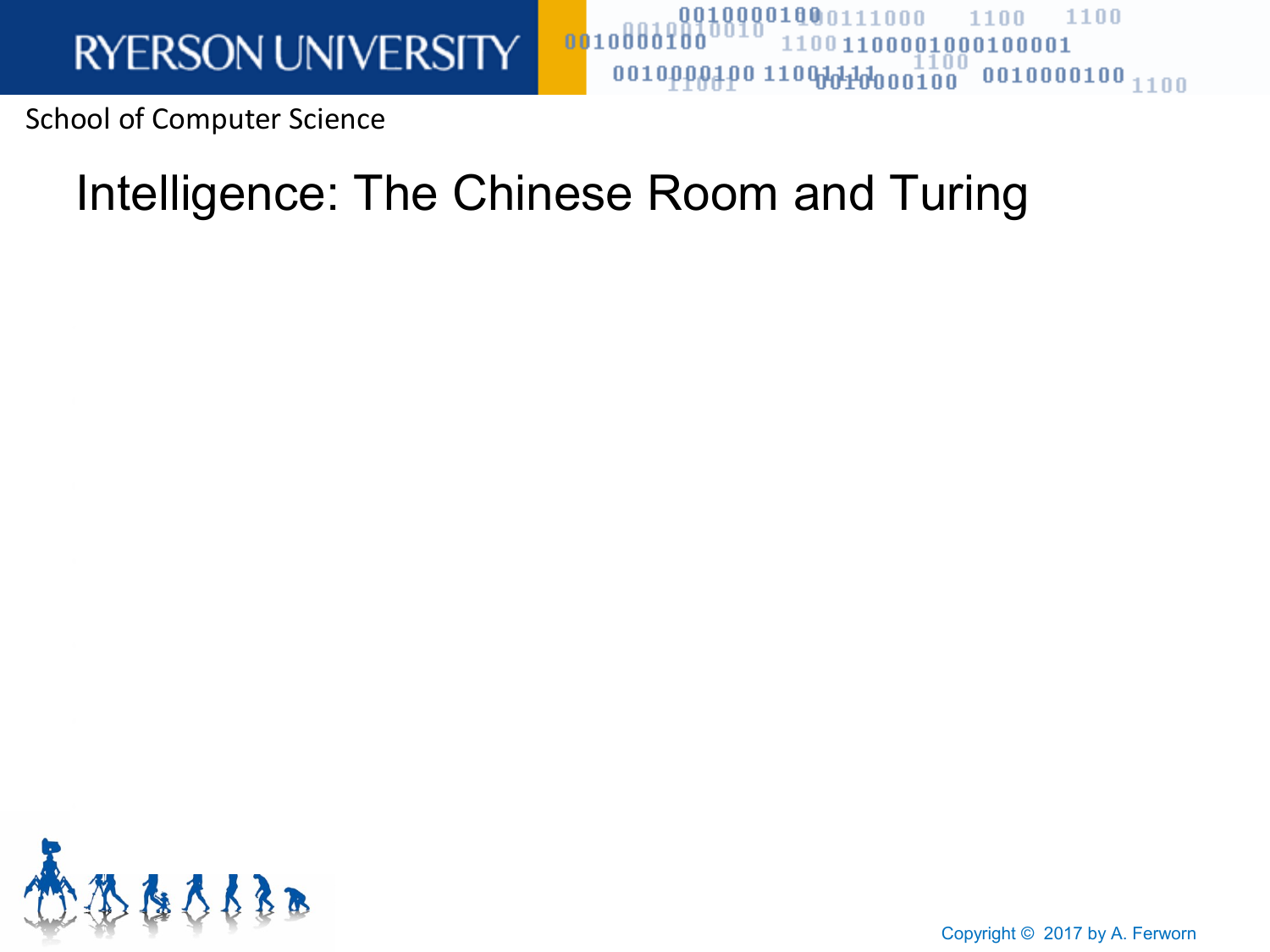School of Computer Science

## Another Perspective on Intelligence

• Braitenberg's book, "Vehicles: Experiments in Synthetic Psychology" discusses ideas about the

0010 Ö Ö

0010000100n111nnn

0010000100 110000000000000

- evolution of
- intelligence to guide
- interaction with a
- complex world.





1100

 $0010000100_{1100}$ 

1100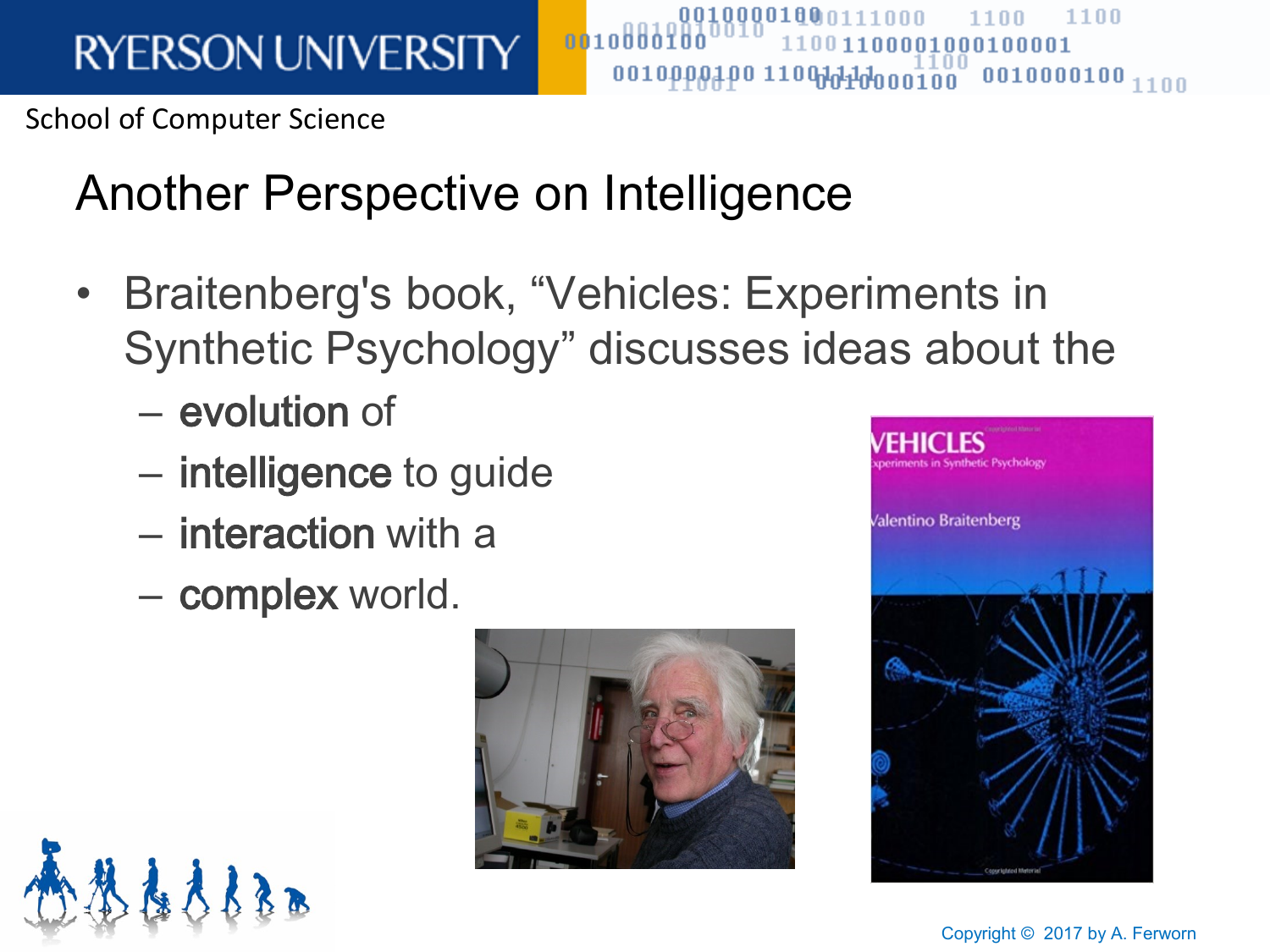School of Computer Science

### The Parts of Vehicles

- Body
- Wheel
- Motor
- Connection
- Sensor
- Type of Activation  $+$   $\sqrt{ }$



0010000

0010000180n111nnn

0010000100 11000000000000

1100

 $0010000100_{1100}$ 

1100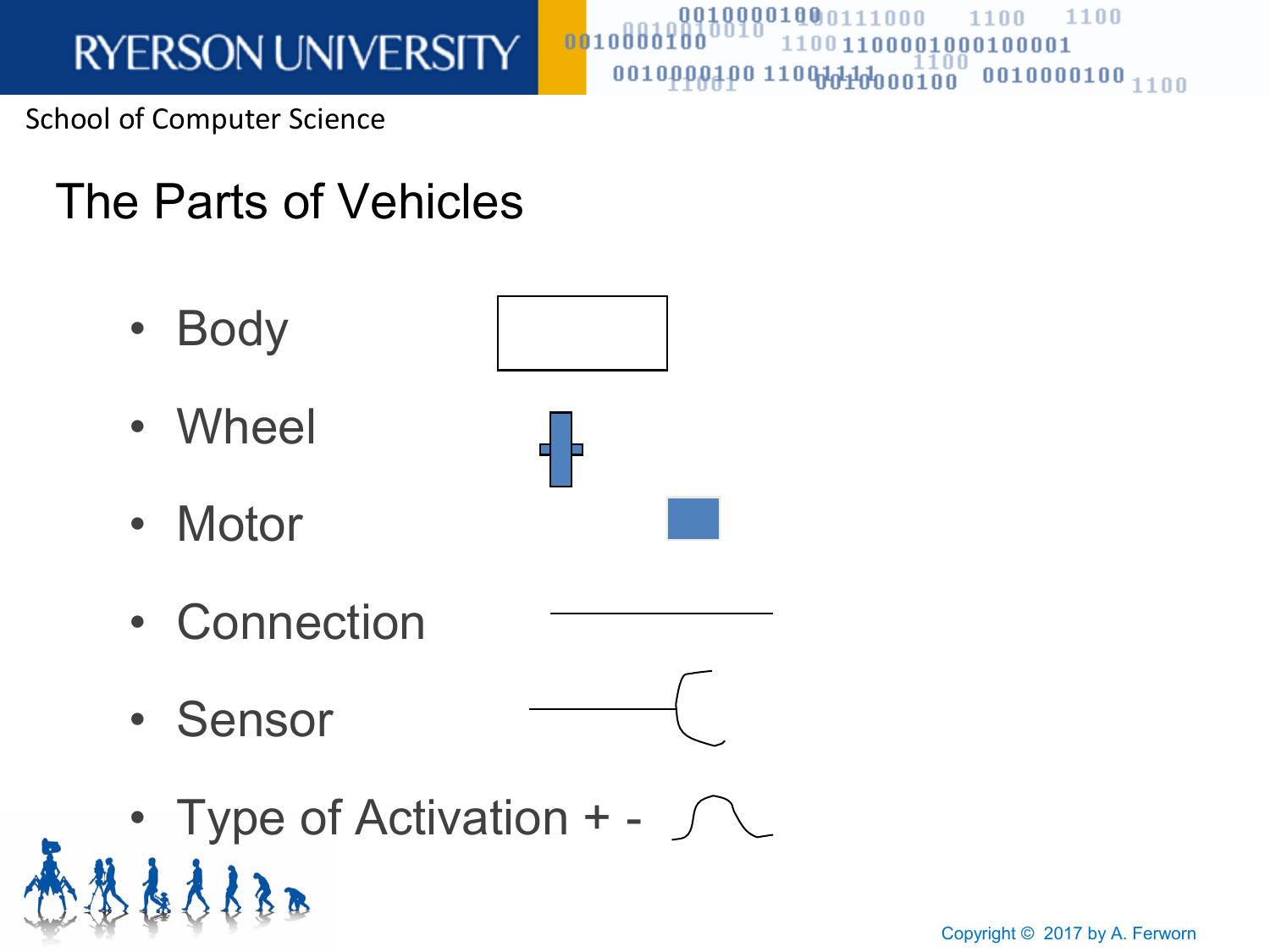School of Computer Science

# Vehicle 1

- **Configuration** 
	- One sensor and one motor.
- Reaction
	- The greater the sensor input, the faster the motor goes.

0010000

- Behavior
	- The vehicle will move in the direction in which it happens to be pointing.

0010000100n111

- It will speed up and slow down depending on the sensor data.
- BUT
	- Physical forces, such as friction, will cause it to deviate from its course.
- Observation
	- Over time, the vehicle will appear to move in a complicated trajectory without apparent reason.
- Vehicle 1 is restless!



Copyright © 2017 by A. Ferworn

1100

001000100001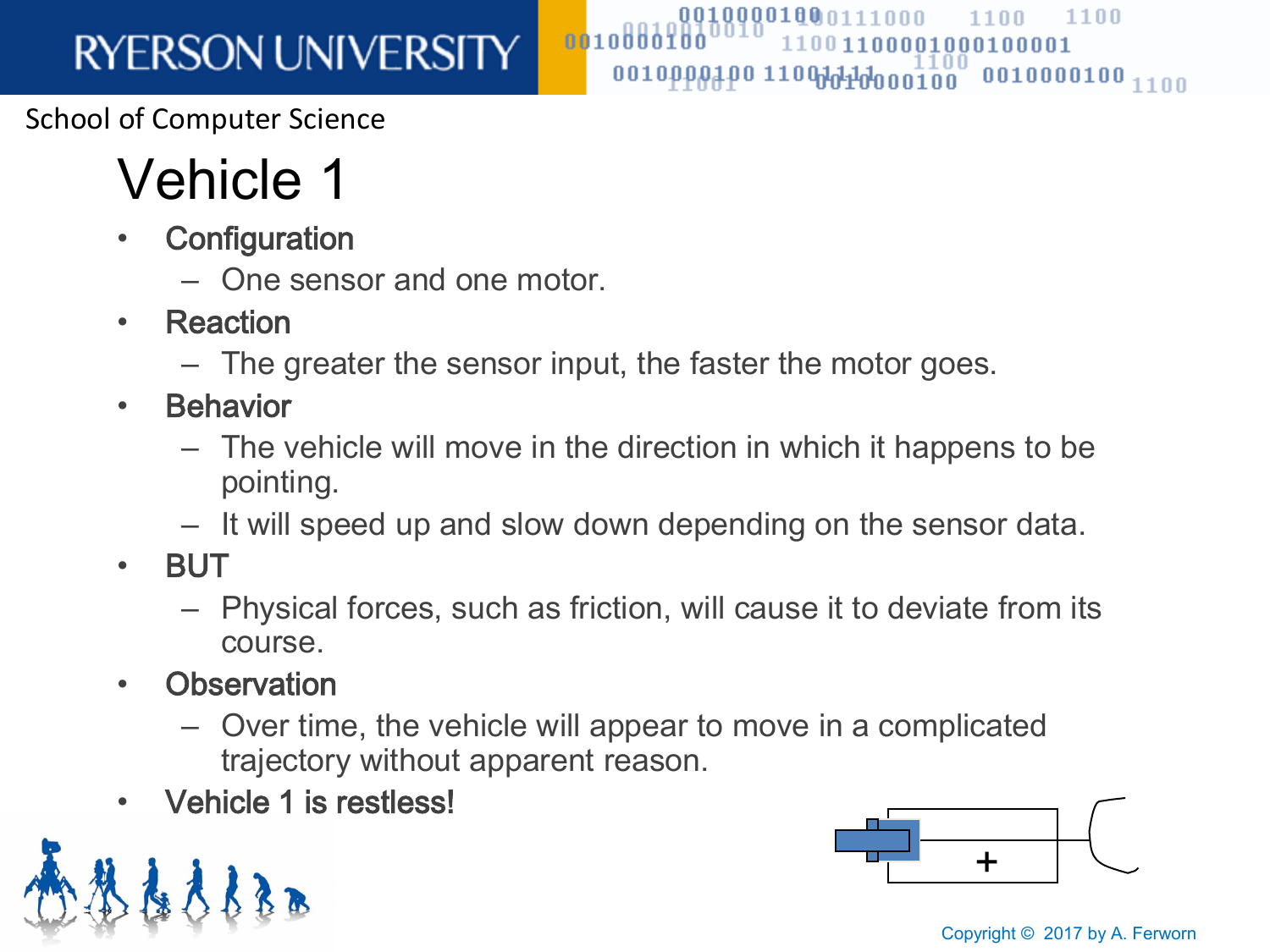#### School of Computer Science

### Vehicle 2

- **Configuration** 
	- Two sensors (one on each side) and two motors (left and right).

 $0010$ 

- Two types of vehicles:
	- 1.each sensor is connected to the motor on the same side
	- 2.each sensor is connected to the motor on the opposite side
- Reaction
	- The greater the sensor input, the faster the motor goes.





0010000100 110000000000000

 $1100$ 

1100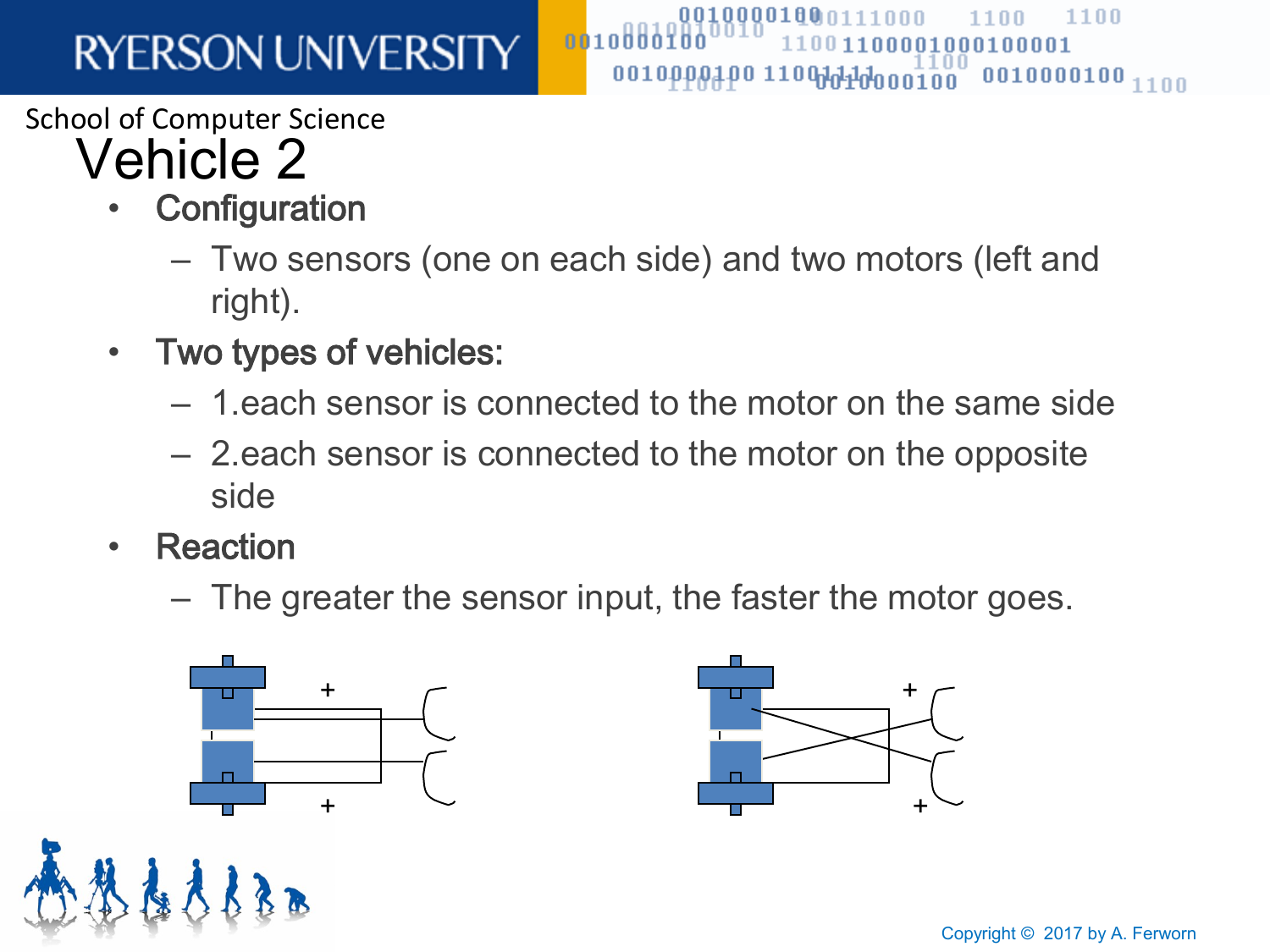School of Computer Science

# Vehicle 2: Type 1





001000100001

0010pppaa0 1100ddddooo100 0010000100 1100

1100

- **Behavior** 
	- The vehicle will spend more time in the places where there is less sensor input and will speed up when exposed to higher concentrations.
	- If the sensor input source is directly ahead, the vehicle may hit it.

0010 Ö Ö

– If the source is to one side, the vehicle will turn away from the source.

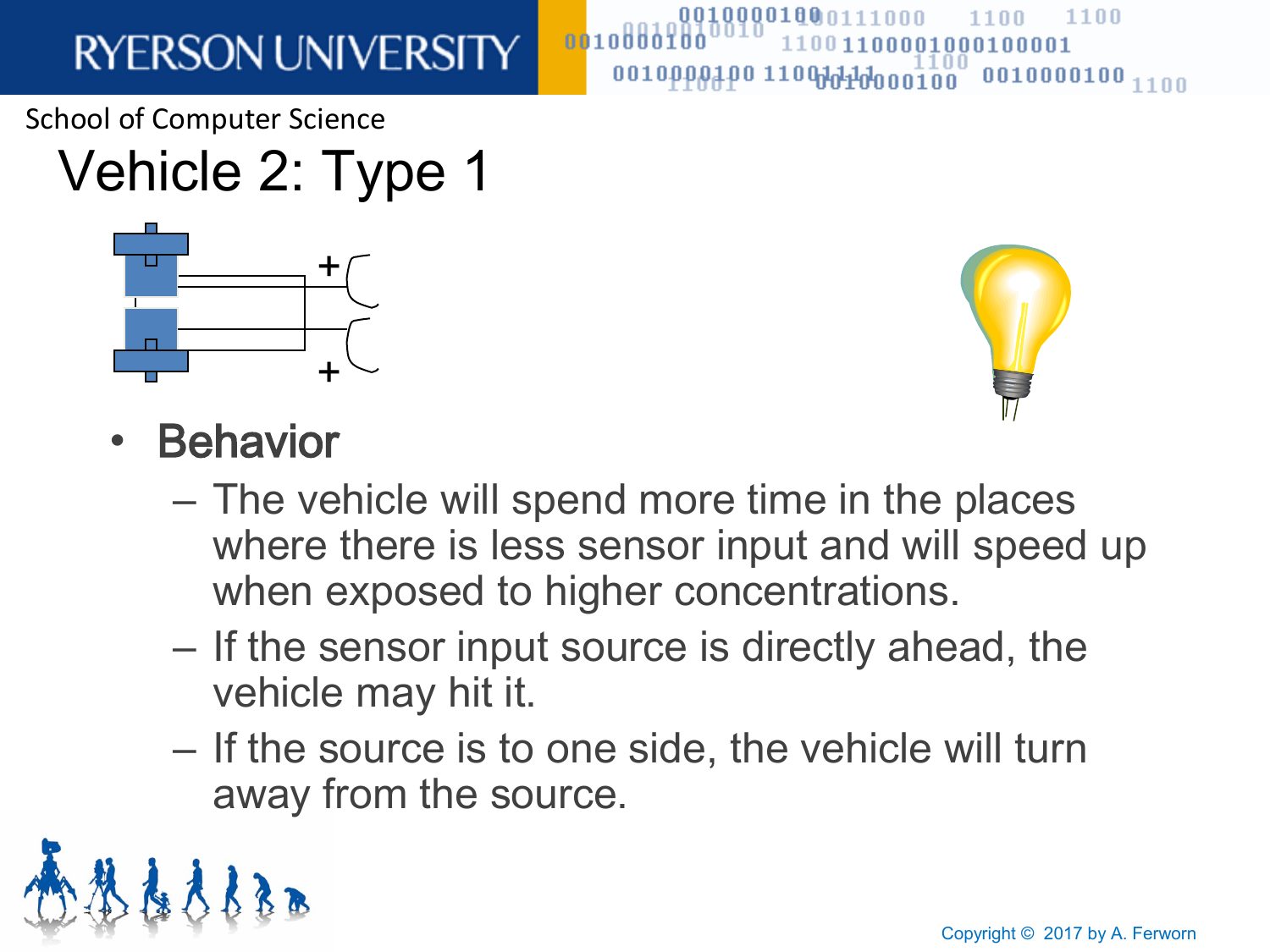School of Computer Science

# Vehicle 2: Type 2





 $1100$ 

 $0010000100_{1100}$ 

001000100001

оо1оррадро 11000000000000000

- Behavior
	- If the sensor input source is directly ahead, the vehicle may hit it (same as type 1).

 $0010$ 

– If the source is to one side, the vehicle will turn towards the source and may eventually hit it.

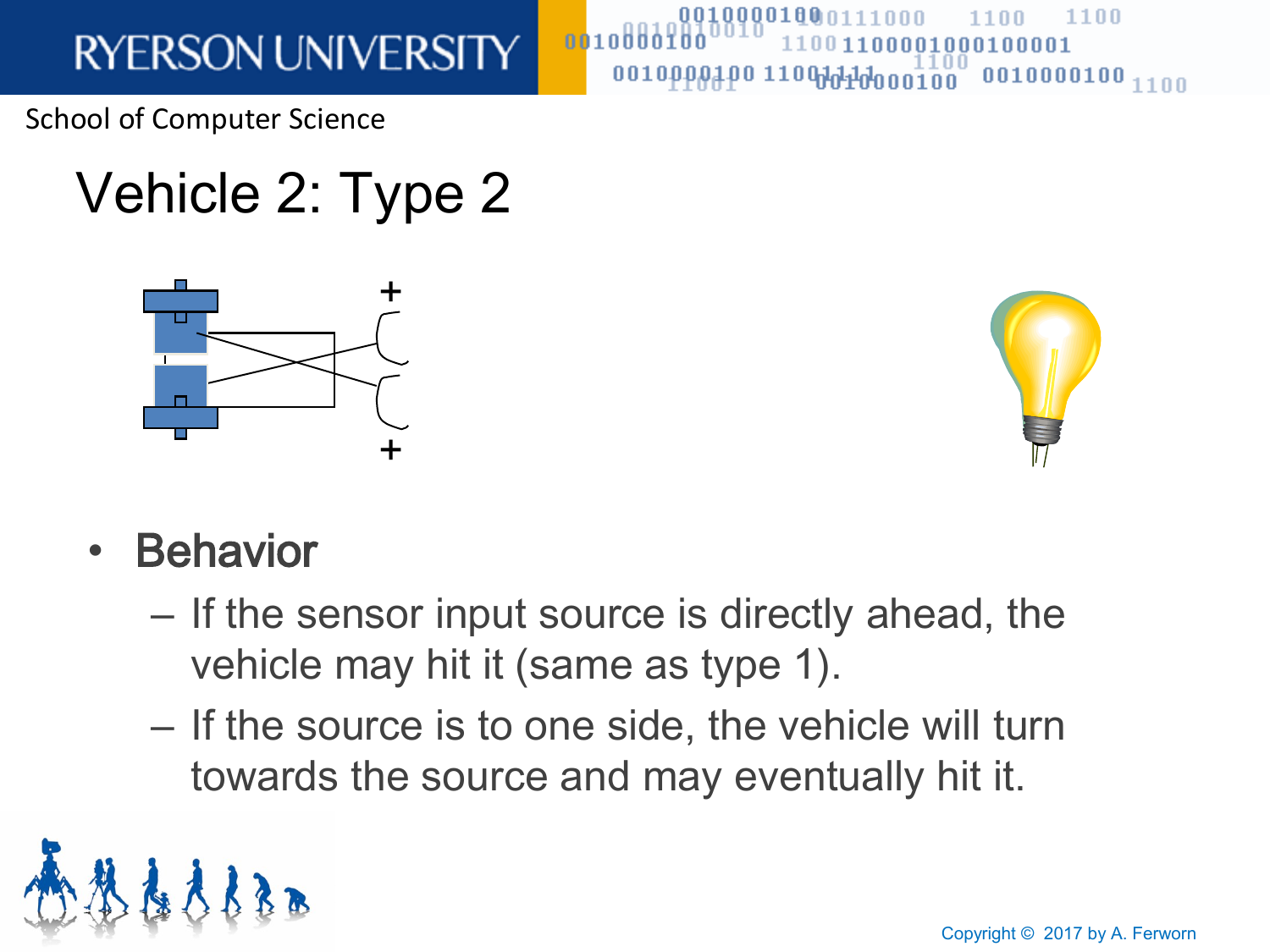School of Computer Science

# Vehicle 2: Types 1 and 2

- **Observation** 
	- Type 1 vehicles dislikes sensor data sources and become restless in their vicinity and tend to avoid them  $($ *cowardly* $).$

001000

– Type 2 vehicles are excited by the presence of sources, turn toward them and hit them at high velocity (*aggressive*).



1100

0001000100001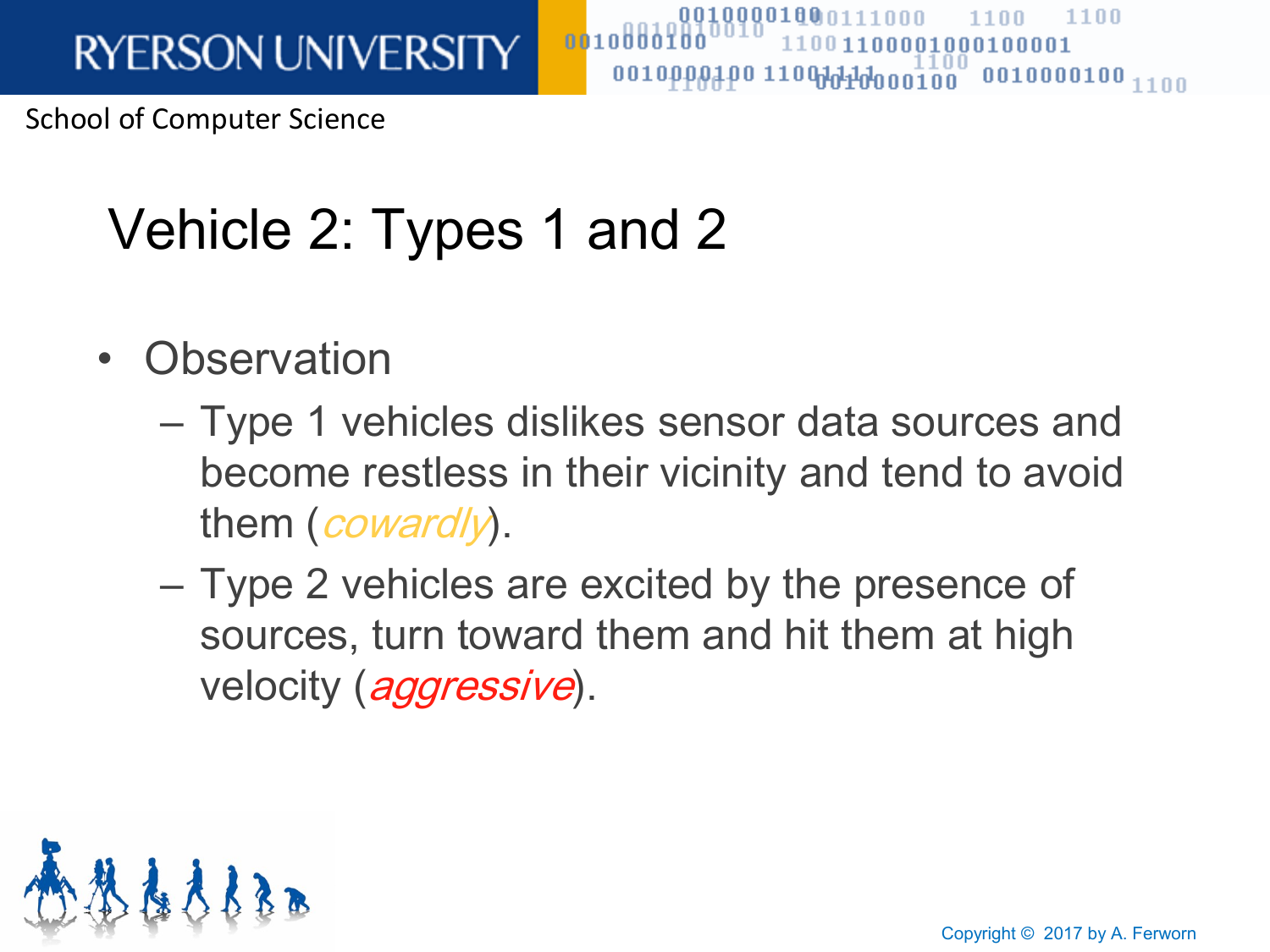#### School of Computer Science

# Vehicle 3

- **Configuration** 
	- Two sensors (one on each side) and two motors (left and right).

 $0010000010011000000000100$ 

 $0010$ 

- Two types of vehicles:
	- 1.each sensor is connected to the motor on the same side
	- 2.each sensor is connected to the motor on the opposite side
- Reaction
	- Inhibition:
		- The greater the sensor input, the slower the motor goes.
		- The weaker the sensor input, the faster the motor goes.



 $1100$ 

1100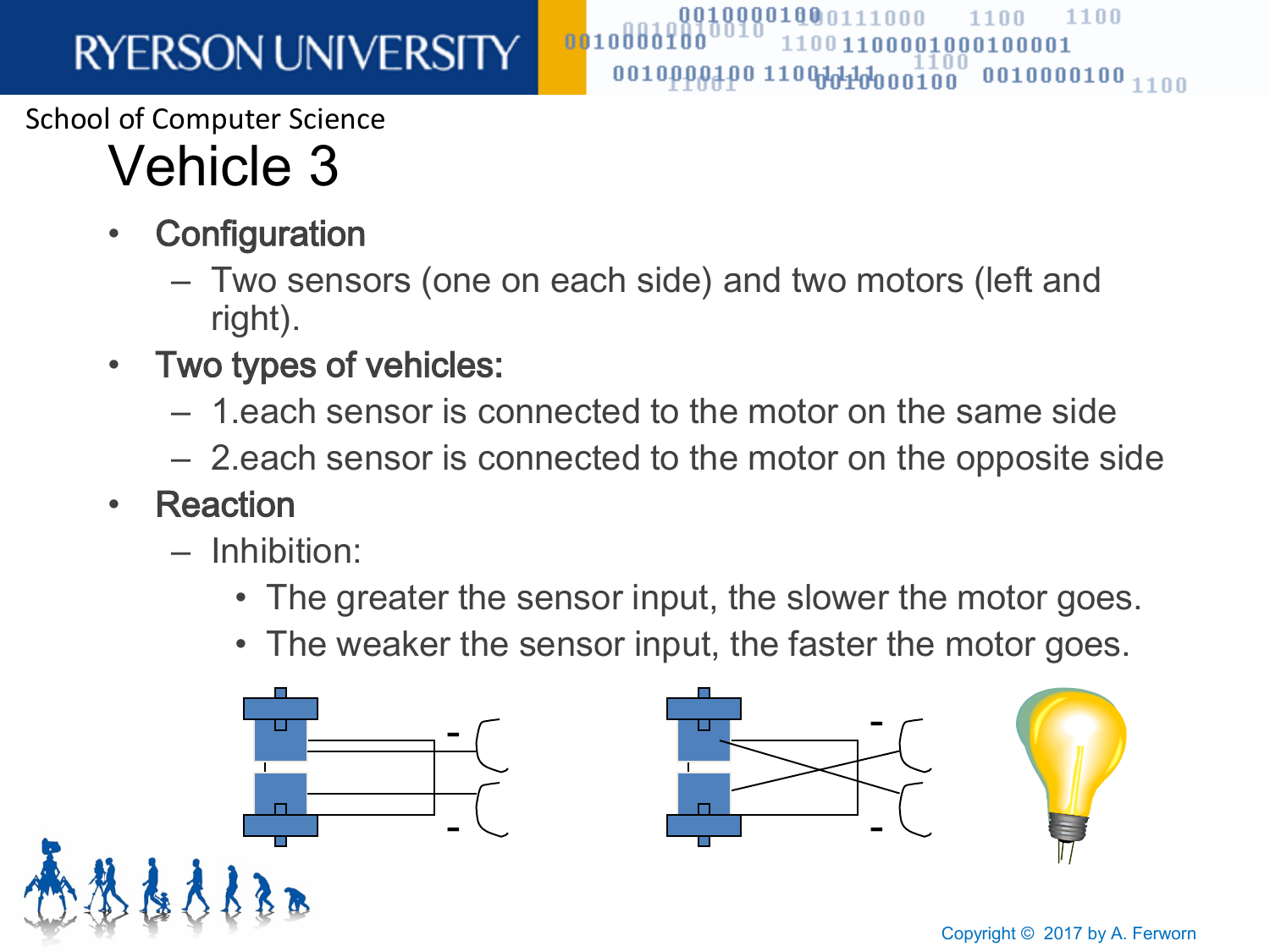School of Computer Science

## Vehicle 3: Type 1 and 2

- Type 1
	- Behavior
		- The vehicle will come to rest facing the source.

0010000

0010000100<sub>0111</sub>

nnn

1100

0001000100001

- Type 2
	- Behavior
		- The vehicle will come to rest facing away from the source.
		- It will not stay there long; any slight perturbation will cause it to drift away from the source.
- Types 1 and 2
	- Observation
		- Type 1 vehicles love the source.
		- Type 2 vehicles are explorers.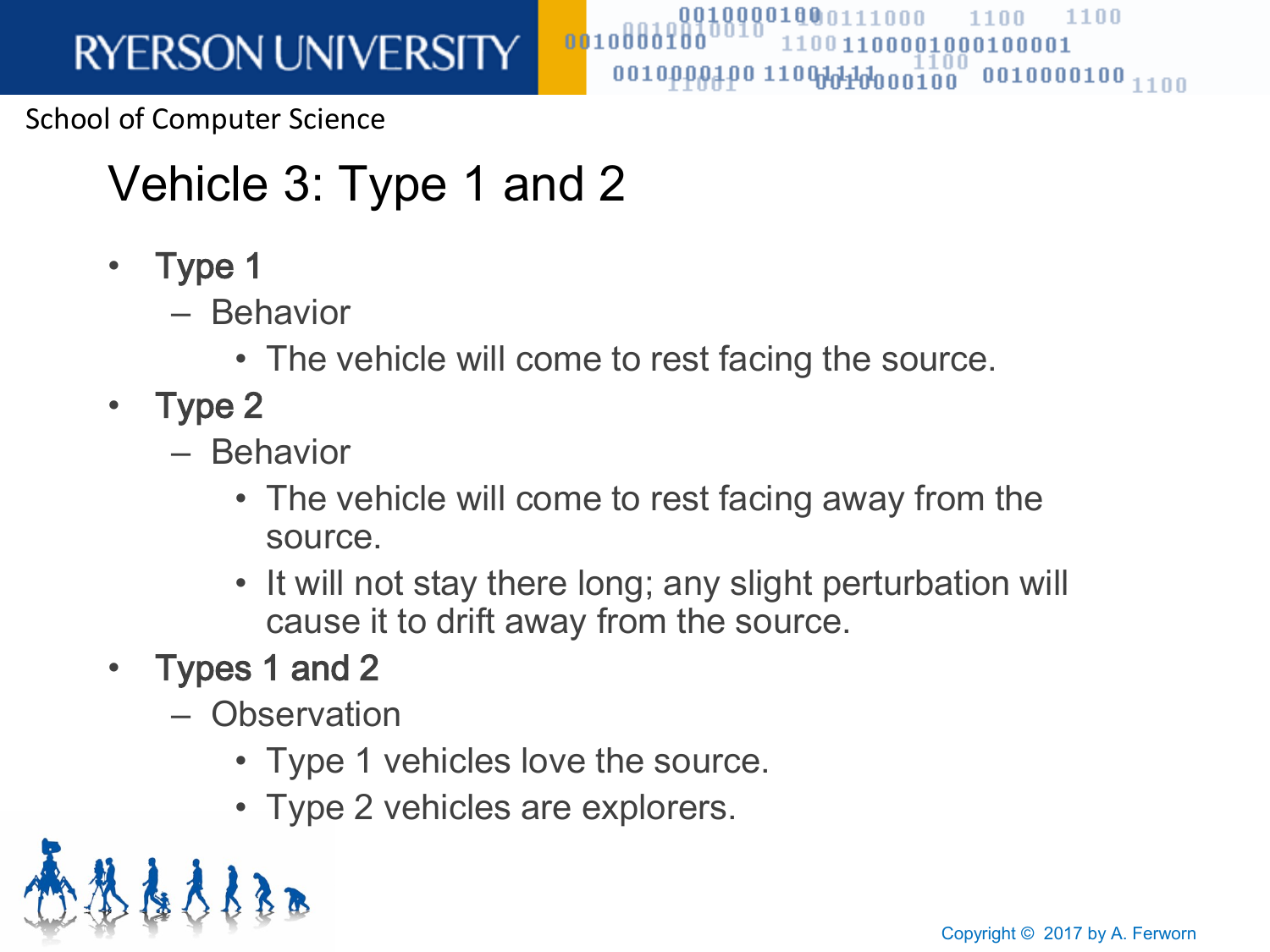School of Computer Science

### Anthropomorphism





00100001000111000

0010000400 110000000000000

oo1oddofdo







Copyright © 2017 by A. Ferworn

1100

 $0010000100_{1100}$ 

1100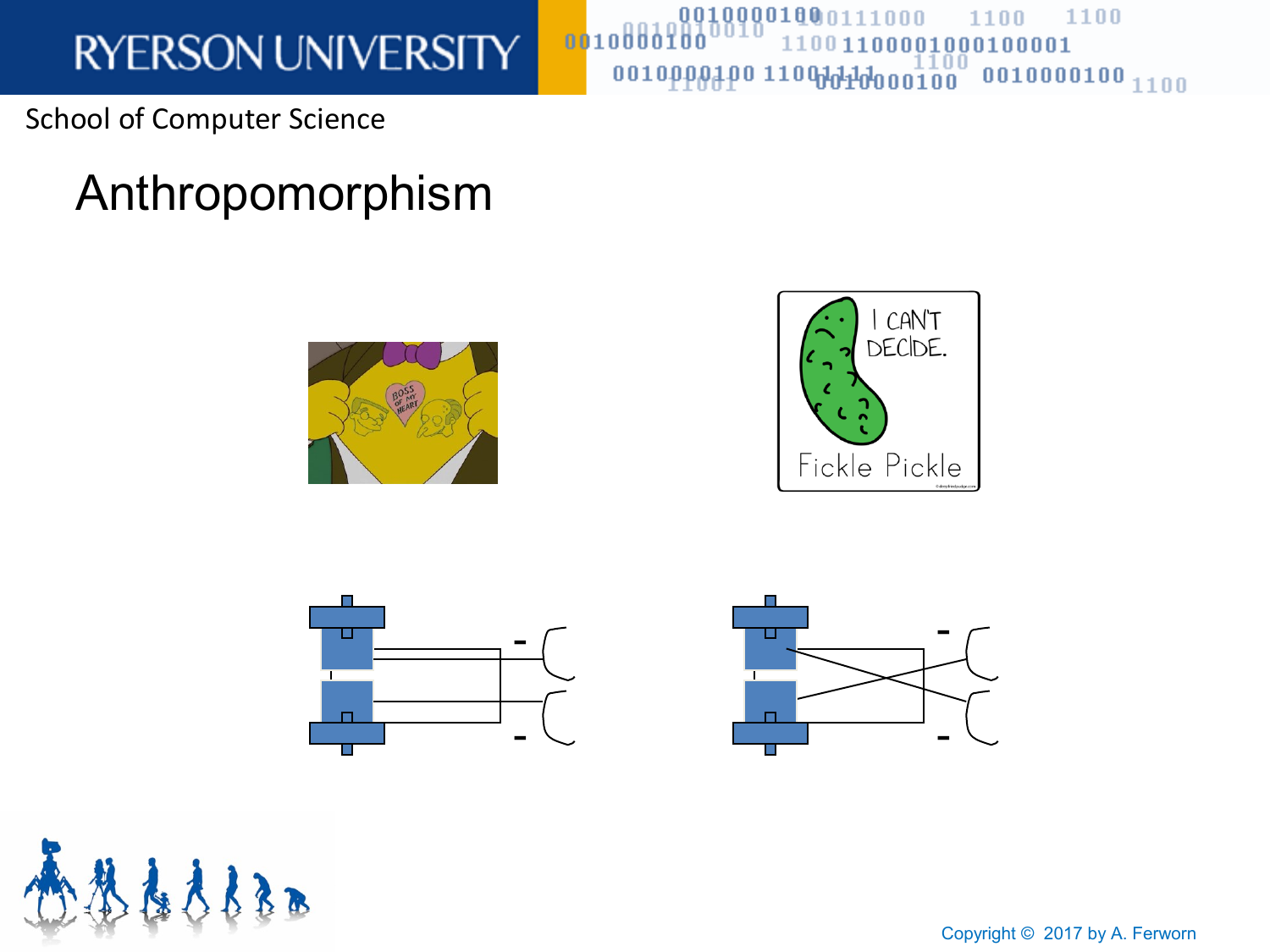School of Computer Science

# Vehicle 3: Type 3

- Configuration
	- Four pairs of sensors (for different environmental factors) and two motors.

0010000

0010000100n111

- The sensors are connected in the following manner:
	- 1.first pair (light) to motors with uncrossed excitatory connections
	- 2.second pair (temp) to motors with crossed excitatory connections
	- 3.third pair (O2) to motors with crossed inhibitory connections
	- 4.fourth pair (organic matter) to motors with uncrossed inhibitory connections

1100

0001000100001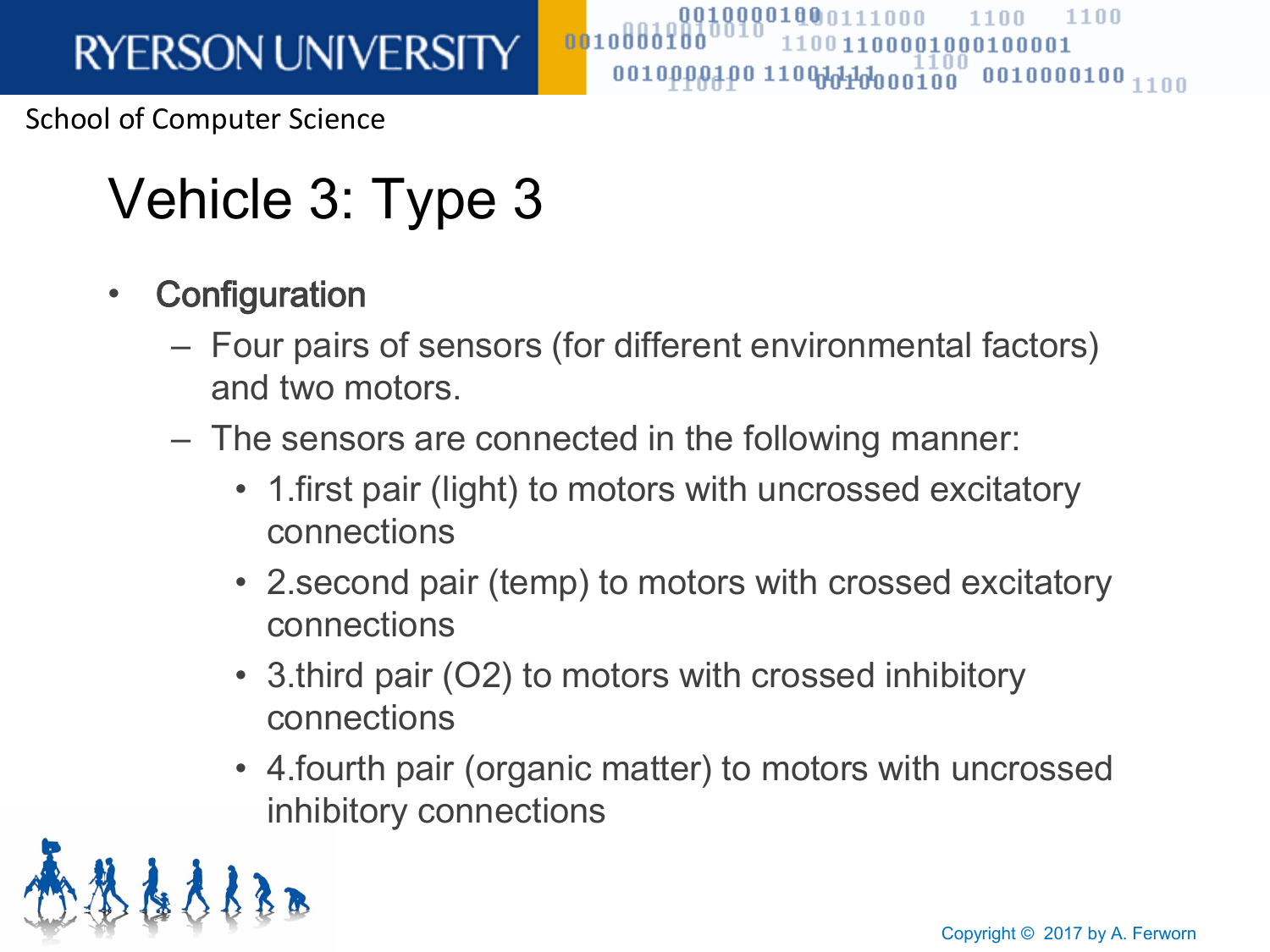School of Computer Science

## Vehicle 3: Type 3

- Behavior and Observations
	- Dislikes light bulbs --> turns towards them and tries to destroy them.

UUIUUUUIUMA

– Dislikes high temperatures --> turns away from hot places.

0010000

- Prefers a well-oxygenated environment and one containing many organic
- molecules, since it spends much of its time in such places.
- Moves elsewhere if the supply of O2 or organic matter runs low.
- It would appear that this little creatures has both values and knowledge.



1100

001000100001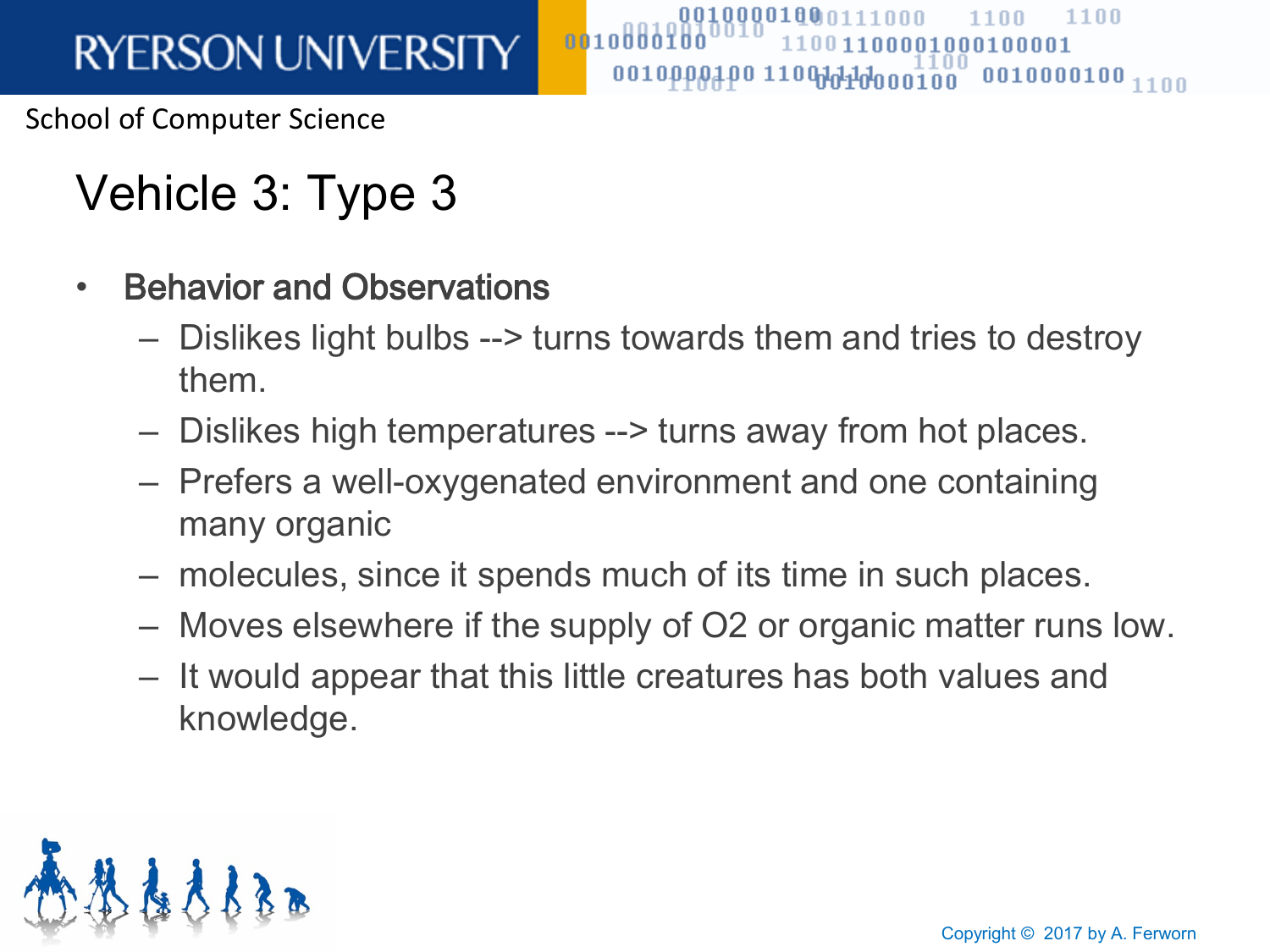#### School of Computer Science

### Vehicle 4

- Behavior and Observations
	- A vehicle might navigate towards a source and then turn away from it when the sensory input reaches a set point.

0010000100n111nnn

1100

00001000100001

0010pppaa0 1100ddddood100 0010000100 1100

1100

– The vehicle may appear to ``circle'' or orbit the source in some fashion.

- This behavior has some of the characteristics of animal instincts.
- Configuration
	- Similar to Vehicle 3, but the activation of a sensor will make the corresponding motor run faster (slower), but only up to a point at which the speed of the motor reaches a maximum (minimum). Beyond this point, if the sensor is further stimulated (more or less) then the speed will start to decrease (increase).

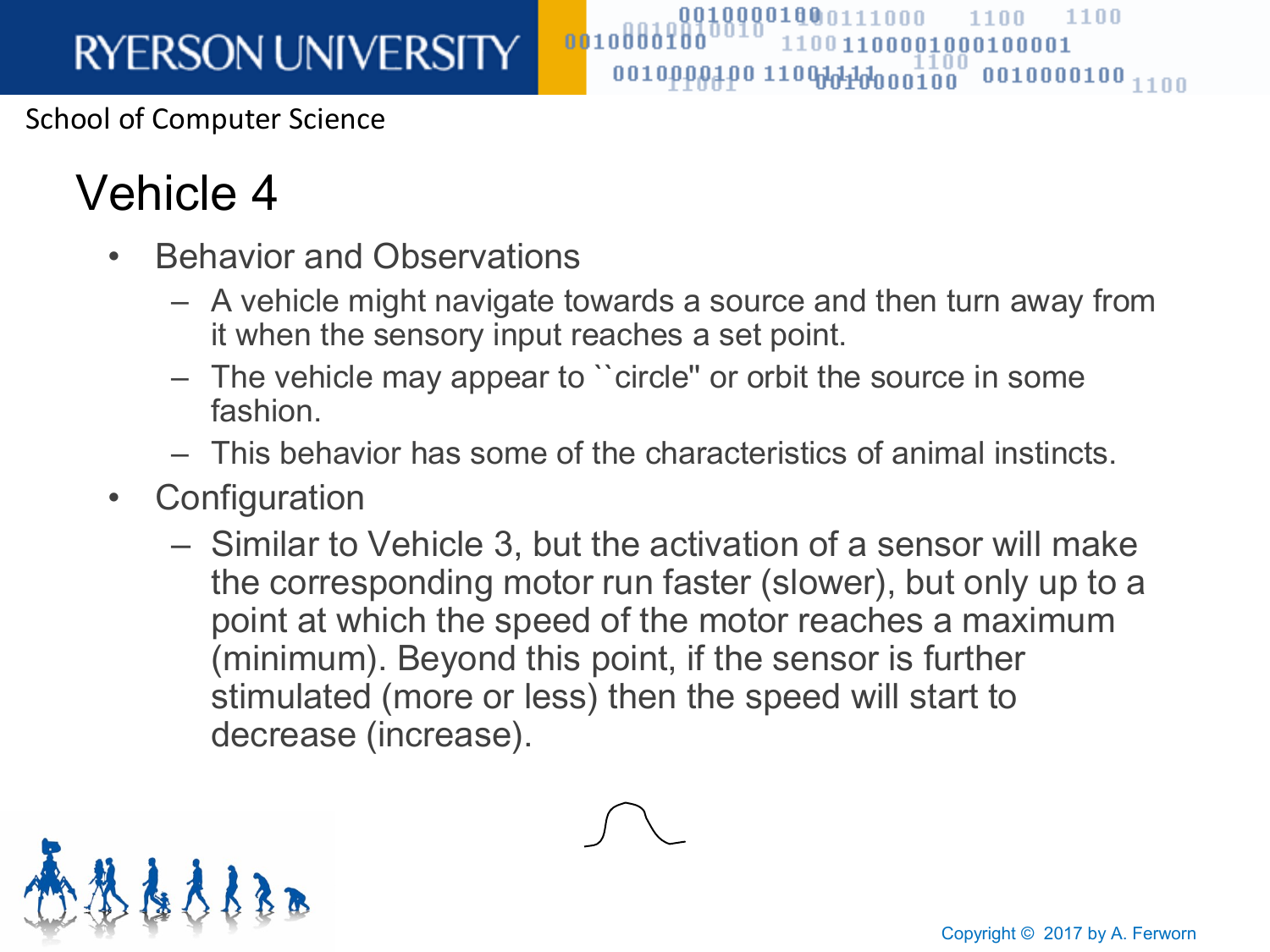#### School of Computer Science

### Vehicle 4

- **Configuration** 
	- Similar to Vehicle 3, but the influence of the sensor on the motor is no longer smooth; it has breaks.

0010000100<sub>0111</sub>

1100

0001000100001

1100

- Some levels of input do not cause any activity.
- There might be smooth changes of motor activation for certain ranges of sensor input with abrupt changes in between.

- No activation up to a threshold level.
- Increasing activation beyond the threshold starting with a fixed minimum.
- Behavior and Observations
	- The thresholds of sensory input necessary for motor activation give the appearance of decision-making.

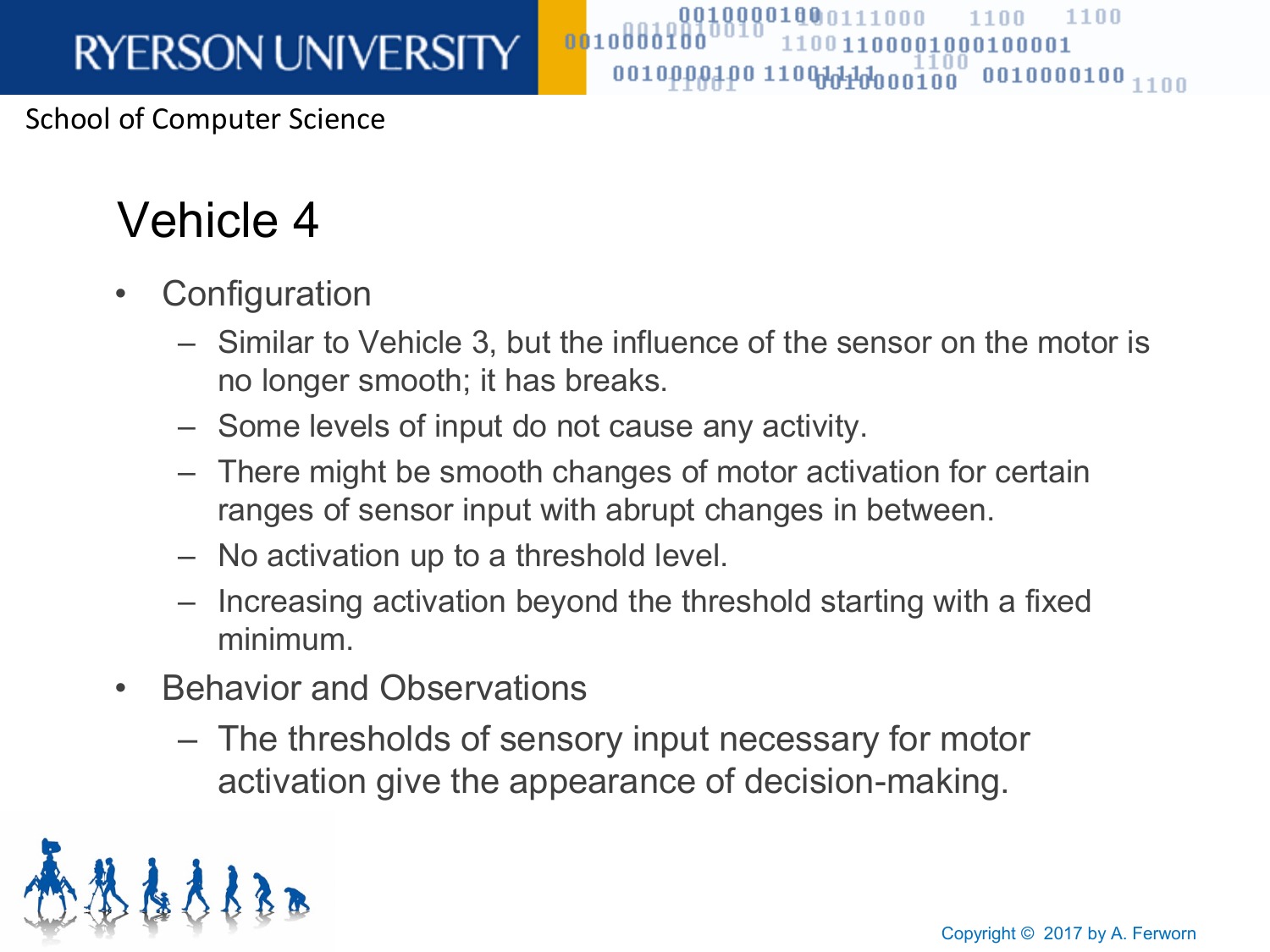School of Computer Science

### Vehicles Explained

### **Braitenberg Vehicles**

oo1oöööïöö

00100001000111000



Copyright © 2017 by A. Ferworn

1100

1100

11001100001000100001